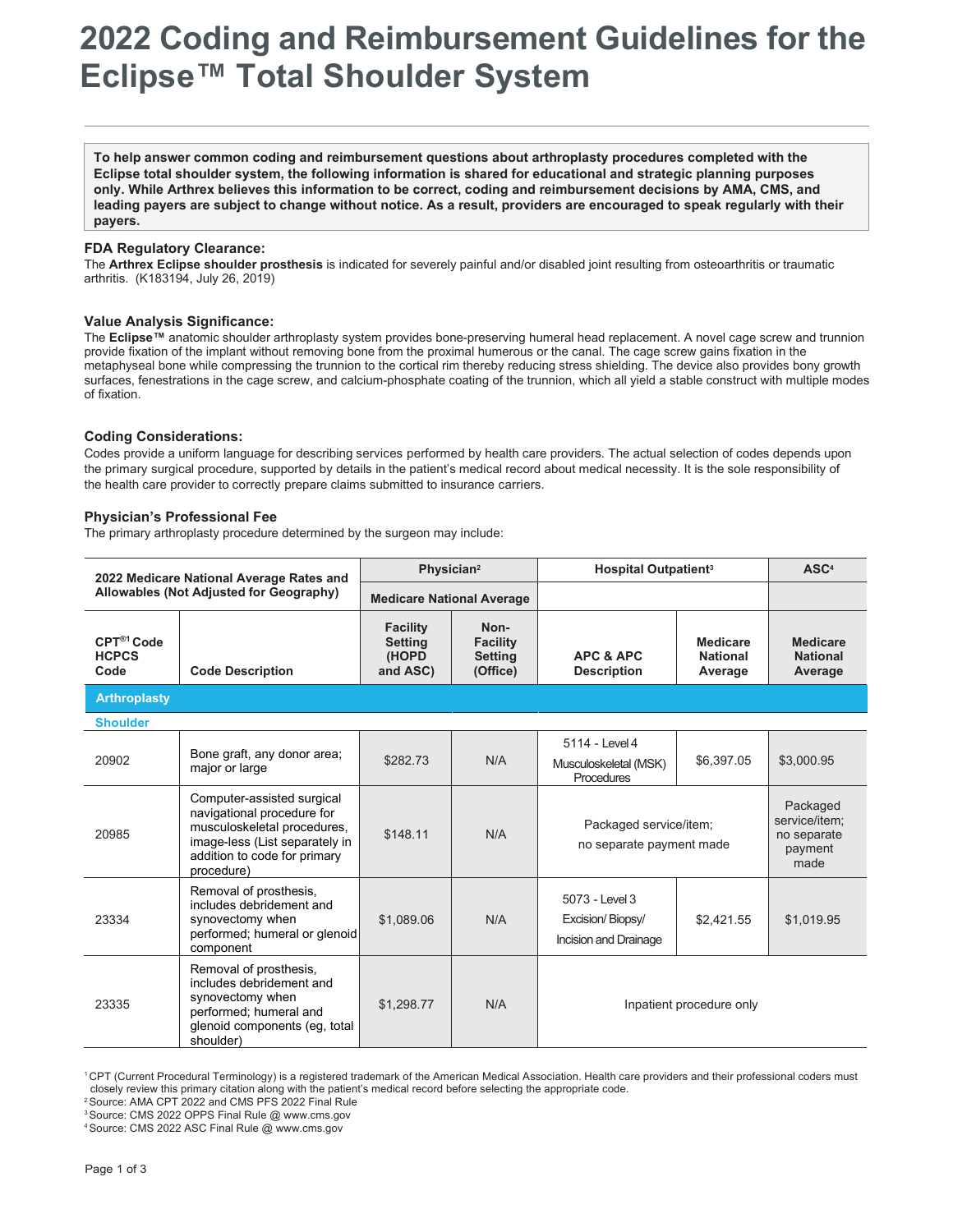| 2022 Medicare National Average Rates and<br>Allowables (Not Adjusted for Geography) |                                                                                                                                                                                                                                            | Physician <sup>2</sup>                                 |                                                   | <b>Hospital Outpatient<sup>3</sup></b>                          |                                               | ASC <sup>4</sup>                              |
|-------------------------------------------------------------------------------------|--------------------------------------------------------------------------------------------------------------------------------------------------------------------------------------------------------------------------------------------|--------------------------------------------------------|---------------------------------------------------|-----------------------------------------------------------------|-----------------------------------------------|-----------------------------------------------|
|                                                                                     |                                                                                                                                                                                                                                            | <b>Medicare National Average</b>                       |                                                   |                                                                 |                                               |                                               |
| CPT <sup>1</sup> Code<br><b>HCPCS</b><br>Code                                       | <b>Code Description</b>                                                                                                                                                                                                                    | <b>Facility</b><br><b>Setting</b><br>(HOPD<br>and ASC) | <b>Non-Facility</b><br><b>Setting</b><br>(Office) | <b>APC &amp; APC</b><br><b>Description</b>                      | <b>Medicare</b><br><b>National</b><br>Average | <b>Medicare</b><br><b>National</b><br>Average |
| <b>Arthroplasty</b>                                                                 |                                                                                                                                                                                                                                            |                                                        |                                                   |                                                                 |                                               |                                               |
| <b>Shoulder</b>                                                                     |                                                                                                                                                                                                                                            |                                                        |                                                   |                                                                 |                                               |                                               |
| 23395                                                                               | Muscle transfer, any type,<br>shoulder or upper arm; single                                                                                                                                                                                | \$1,311.57                                             | N/A                                               | 5114 - Level 4<br>Musculoskeletal<br>(MSK)<br><b>Procedures</b> | \$6,397.05                                    | \$3,000.95                                    |
| 23470                                                                               | Arthroplasty, glenohumeral<br>joint; hemiarthroplasty                                                                                                                                                                                      | \$1,230.25                                             | N/A                                               | 5115 - Level 5<br><b>MSK Procedures</b>                         | \$12,593.29                                   | N/A                                           |
| 23472                                                                               | Arthroplasty, glenohumeral<br>joint; total shoulder (glenoid<br>and proximal humeral<br>replacement (eg, total<br>shoulder))                                                                                                               | \$1,482.18                                             | N/A                                               | 5115 - Level 5<br><b>MSK Procedures</b>                         | \$12,593.29                                   | N/A                                           |
| 23473                                                                               | Revision of total shoulder<br>arthroplasty, including allograft<br>when performed; humeral or<br>glenoid component                                                                                                                         | \$1,651.41                                             | N/A                                               | 5115 - Level 5<br><b>MSK Procedures</b>                         | \$12,593.29                                   | N/A                                           |
| 23474                                                                               | Revision of total shoulder<br>arthroplasty, including allograft<br>when performed; humeral and<br>glenoid component                                                                                                                        | \$1,781.87                                             | N/A                                               | Inpatient procedure only                                        |                                               |                                               |
| 23615                                                                               | Open treatment of proximal<br>humeral (surgical or<br>anatomical neck) fracture,<br>includes internal fixation, when<br>performed, includes repair of<br>tuberosity(s), when performed;                                                    | \$1,266.59                                             | N/A                                               | 5115 - Level 5<br><b>MSK Procedures</b>                         | \$12,593.29                                   | \$8,641.51                                    |
| 23616                                                                               | Open treatment of proximal<br>humeral (surgical or<br>anatomical neck) fracture,<br>includes internal fixation, when<br>performed, includes repair of<br>tuberosity(s), when performed;<br>with proximal humeral<br>prosthetic replacement | \$1,266.59                                             | N/A                                               | 5116 - Level 5<br><b>MSK Procedures</b>                         | \$12,593.29                                   | \$8,641.51                                    |
| 24515                                                                               | Open treatment of humeral<br>shaft fracture with<br>plate/screws, with or without<br>cerclage                                                                                                                                              | \$907.03                                               | N/A                                               | 5115 - Level 5<br><b>MSK Procedures</b>                         | \$16,513.36                                   | \$11,898.20                                   |